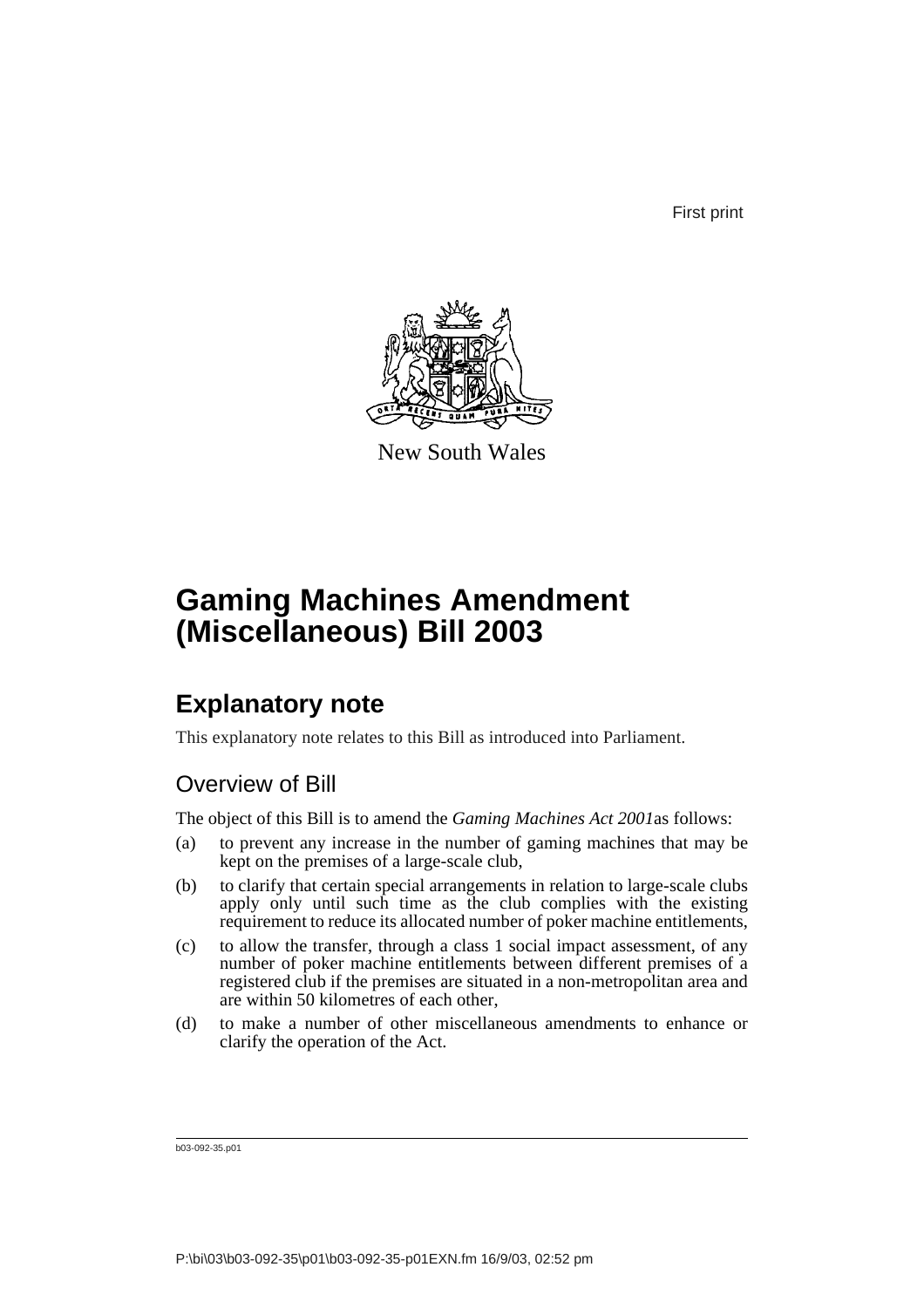Explanatory note

### Outline of provisions

**Clause 1** sets out the name (also called the short title) of the proposed Act.

**Clause 2** provides for the commencement of the proposed Act on a day or days to be appointed by proclamation.

**Clause 3** is a formal provision that gives effect to the amendments to the *Gaming Machines Act 2001* set out in Schedule 1.

**Clause 4** omits section 68 (1) (g) of the *Liquor Act 1982* which provides for the making of a complaint to the Licensing Court on the ground that a hotelier has failed to pay gaming machine tax in accordance with the *Gaming Machine Tax Act 2001*. Such a complaint may lead to the Court taking disciplinary action against the hotelier. The provision will, however, be included in the *Gaming Machines Act 2001* (see **Schedule 1 [36]**).

### **Schedule 1 Amendment of Gaming Machines Act 2001**

**Schedule 1 [1]** provides that the Act does not prohibit the keeping or operation of a gaming machine that is used for research purposes.

**Schedule 1 [3]** makes it clear that the number of gaming machines that may be kept on the relevant premises of a large-scale club (ie premises with more than 450 gaming machines) may not be increased during the 5-year period in which the club is, under section 15A of the Act, required to reduce the number of poker machine entitlements allocated in respect of those premises by 10% or to 450 (the *individual venue cap*). The amendment also makes it clear that once the club complies with the requirement under section 15A, the maximum number of gaming machines that the Liquor Administration Board may authorise the club to keep on those premises will be the individual venue cap. **Schedule 1 [2]** is a consequential amendment.

**Schedule 1 [5]** provides that if the number of poker machine entitlements allocated in respect of a large-scale club's relevant premises is not reduced in accordance with the requirement under section 15A, the remaining number of entitlements that the club was required to transfer in order to reach the reduced number are to be forfeited to the Board. **Schedule 1 [4]** makes it clear that the requirement under section 15A for a large-scale club to reduce its allocated number of poker machine entitlements applies only in relation to those premises with more than 450 gaming machines.

Explanatory note page 2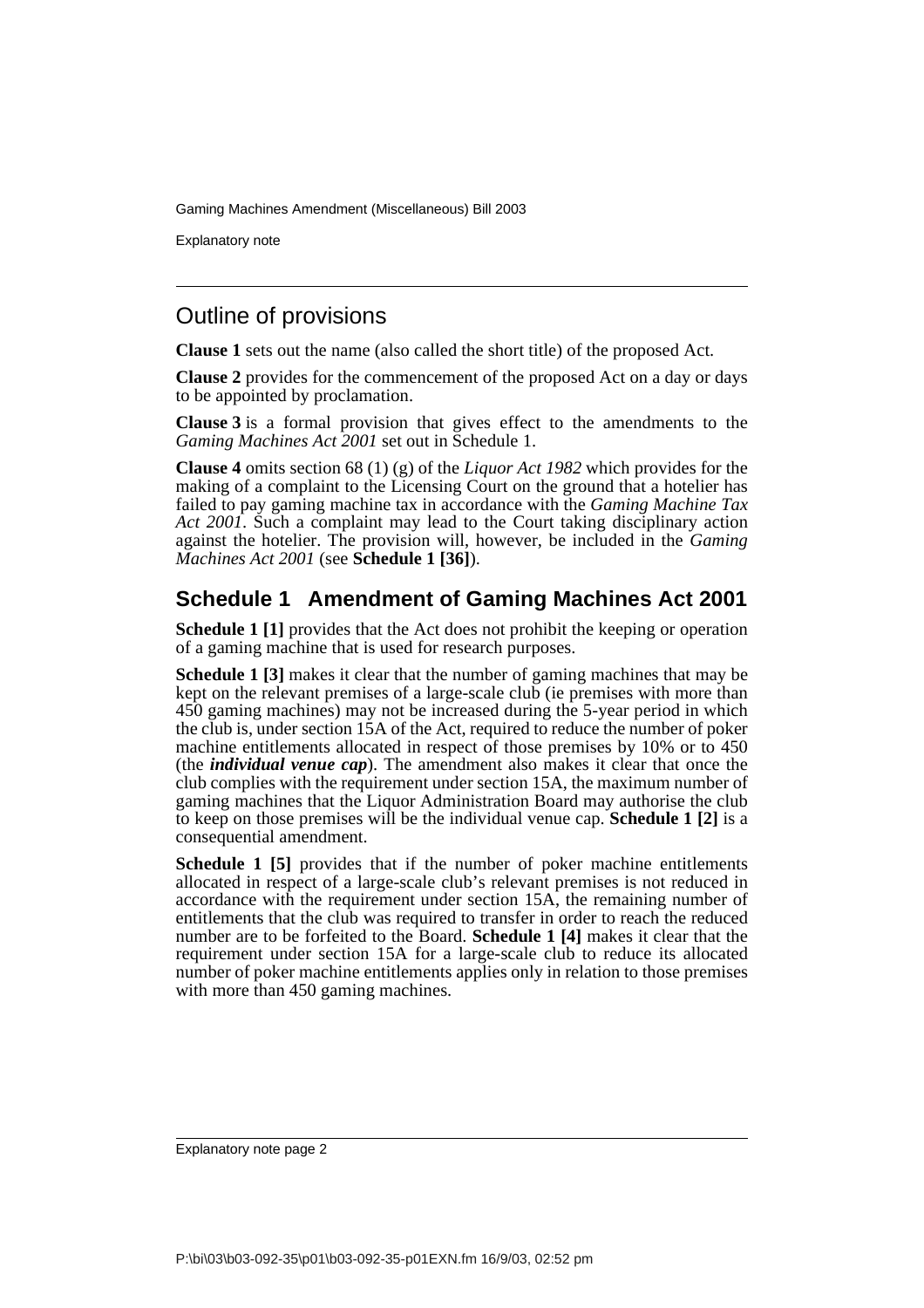Explanatory note

At present under section 17 of the Act, a registered club that had less than 10 gaming machines immediately before the commencement of that section (which was 2 April 2002) may apply for additional poker machine entitlements (which are referred to as *free club entitlements*) so as to bring its number of entitlements to 10. **Schedule 1 [6]** prevents such a club from applying for free club entitlements once the club transfers any of its allocated entitlements.

Section 21A (2) of the Act provides that any transfer of poker machine entitlements by a large-scale club to another set of its premises will require the forfeiture of one entitlement per transfer block regardless of the distance between the premises involved. **Schedule 1 [8]** provides that this special qualification applies in relation to a large-scale club only until such time as the club complies with the requirement under section 15A of the Act to reduce its allocated number of poker machine entitlements. **Schedule 1 [7]** is a consequential amendment.

**Schedule 1 [9]** makes it clear that a class 2 social impact assessment is required in connection with the transfer by a large-scale club of more than 4 (rather than 4 or more) poker machine entitlements to another set of its premises.

**Schedule 1 [10]** makes it clear that the pooling by hoteliers of approved amusement devices (*AADs*) for the purposes of section 22 of the Act (which allows a hotelier to exchange a certain number of AADs for one poker machine entitlement) will apply only in relation to remnant AADs. As a result of the proposed amendment, a hotelier who surrenders AADs in combination with another hotelier cannot be allocated a poker machine entitlement if either of the hoteliers has 3 or more AADs (in the case of metropolitan hotels) or 2 or more AADs (in the case of country hotels).

**Schedule 1 [11], [12], [16] and [17]** remove references to a hotelier's or registered club's authorisation to keep gaming machines being surrendered by the hotelier or club. The Act does not provide for the surrendering of any such authorisation.

**Schedule 1 [14]** provides that if a registered club has ceased to trade the club will be able to transfer its poker machine entitlements within 12 months (or such longer period as the Board may allow) of ceasing to trade. **Schedule 1 [13]** is a consequential amendment.

Section 30 of the Act currently exempts large-scale clubs from the requirement that the approval to keep any hardship gaming machines under Division 3 of Part 3 of the Act must be forfeited before any poker machine entitlements can be transferred from the club concerned. **Schedule 1 [15]** provides that this exemption has effect in relation to a large-scale club only until such time as the club complies with the requirement under section 15A of the Act to reduce its allocated number of poker machine entitlements.

Explanatory note page 3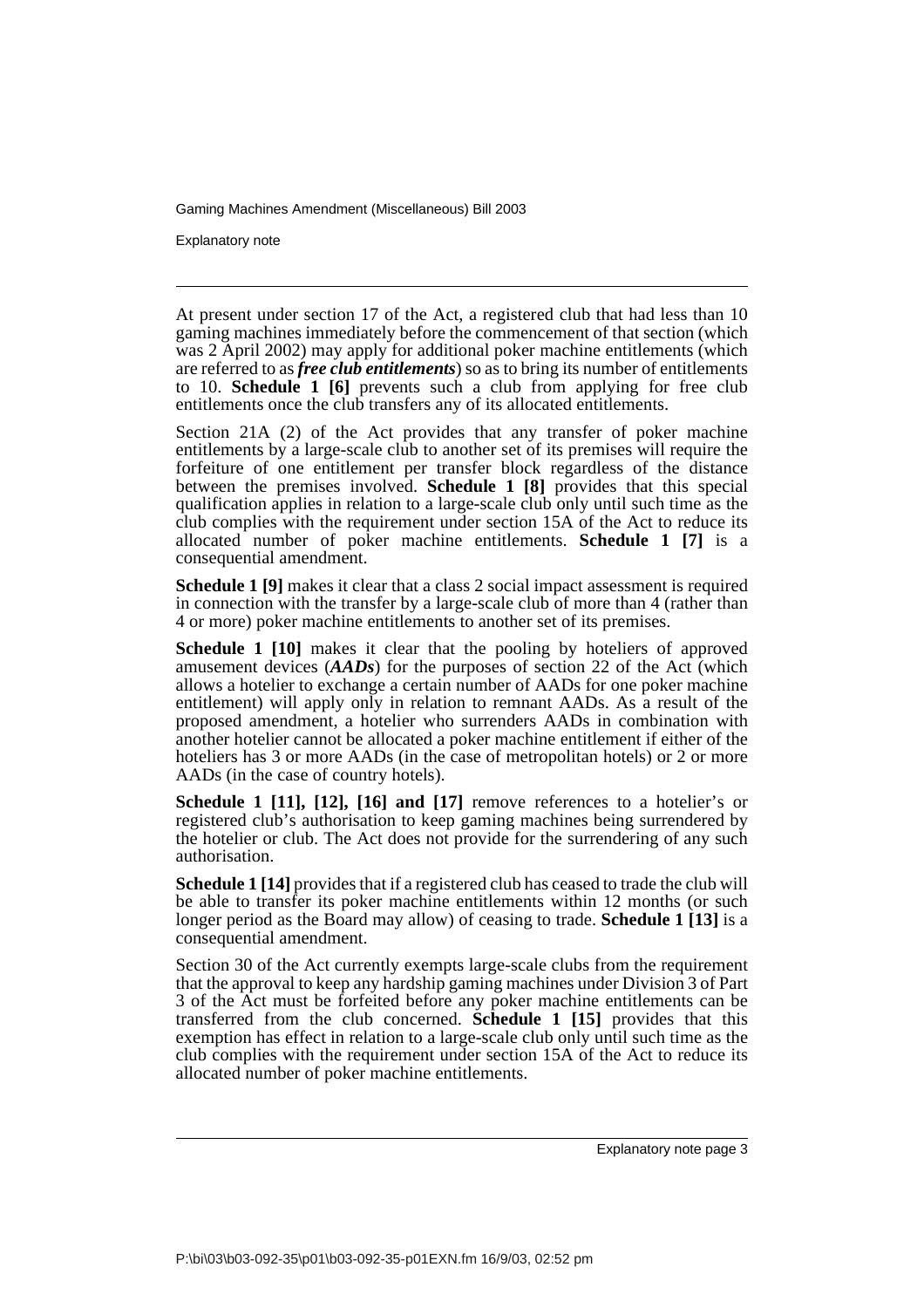Explanatory note

**Schedule 1 [18]** makes it clear that a social impact assessment is required to be provided in connection with an application to keep gaming machines for the first time on any temporary premises, or for the first time on the premises of a new hotel or new club, and is subsequently required only in connection with an application that would increase the SIA threshold (as defined in the Act) for those temporary premises or for the new hotel or new club.

**Schedule 1 [20]** provides that a class 1 social impact assessment is required in connection with the transfer of any number of poker machine entitlements from one set of premises of a registered club to another set of its premises if both sets of premises are situated in a non-metropolitan area and are within 50 kilometres of each other. At present under the Act and the regulations, a class 2 social impact assessment would be required if more than 4 poker machine entitlements are being transferred. **Schedule 1 [19]** clarifies the circumstances generally in which a class 1 social impact assessment is required.

**Schedule 1 [21]** enables the regulations to specify a time within which the Board is required to determine social impact assessments under Division 1 of Part 4 of the Act.

**Schedule 1 [22]** inserts a definition of *public holiday* for the purposes of the provisions that deal with the mandatory shutting down of gaming machines.

**Schedule 1 [23]** makes it clear that the authorisation to keep a gaming machine ceases to have effect if the Board authorises the disposal of the gaming machine.

**Schedule 1 [24] and [25]** restate provisions that refer to a registered club moving to other premises so as to more accurately reflect the scheme under the *Registered Clubs Act 1976*.

**Schedule 1 [28]** makes it clear that an interim work permit may be cancelled for late payment of the periodic licence fee in relation to the permit. **Schedule 1 [29]** enables an application to be made for the reinstatement of an interim work permit that has been cancelled because of the late payment of the periodic licence fee and **Schedule 1 [33] and [34]** extend the provisions relating to the refunding of fees on the suspension, cancellation or surrender of gaming-related licences so that they apply also to interim work permits. **Schedule 1 [26], [27], [30]–[32] and [35]** are consequential amendments.

**Schedule 1 [36]** enables a complaint to be made to the Licensing Court that a hotelier or registered club has not paid gaming machine tax, or a penalty or interest due for late payment of gaming machine tax, under the *Gaming Machine Tax Act 2001*. **Schedule 1 [37]** provides that the disciplinary action that the Court may impose in relation to such a complaint may include cancelling the hotelier's or club's authorisation or approval to keep gaming machines.

Explanatory note page 4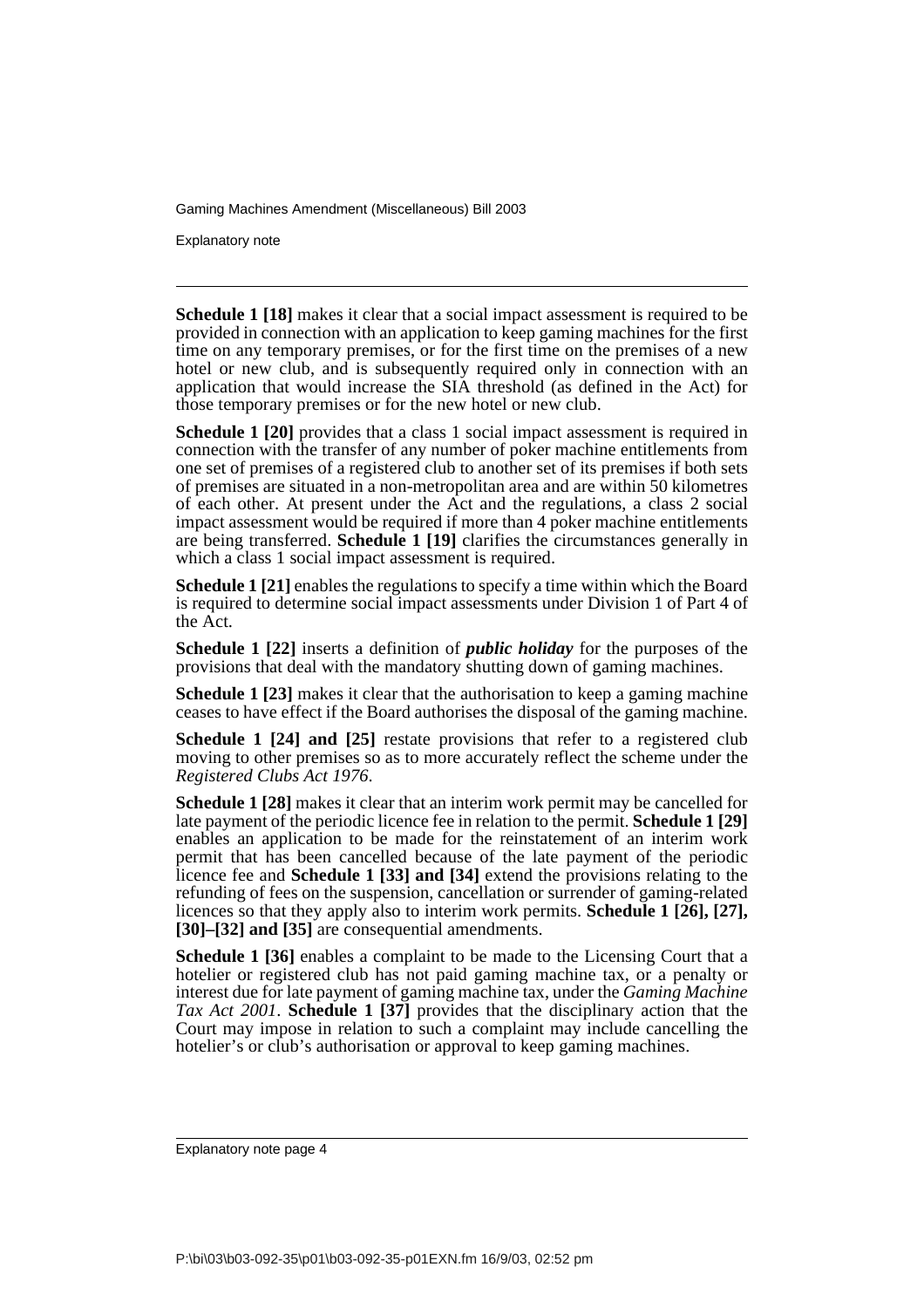Explanatory note

**Schedule 1 [38]** enables regulations of a savings or transitional nature to be made as a consequence of the enactment of the proposed Act. **Schedule 1 [39]** inserts savings and transitional provisions consequent on the enactment of the proposed Act.

Explanatory note page 5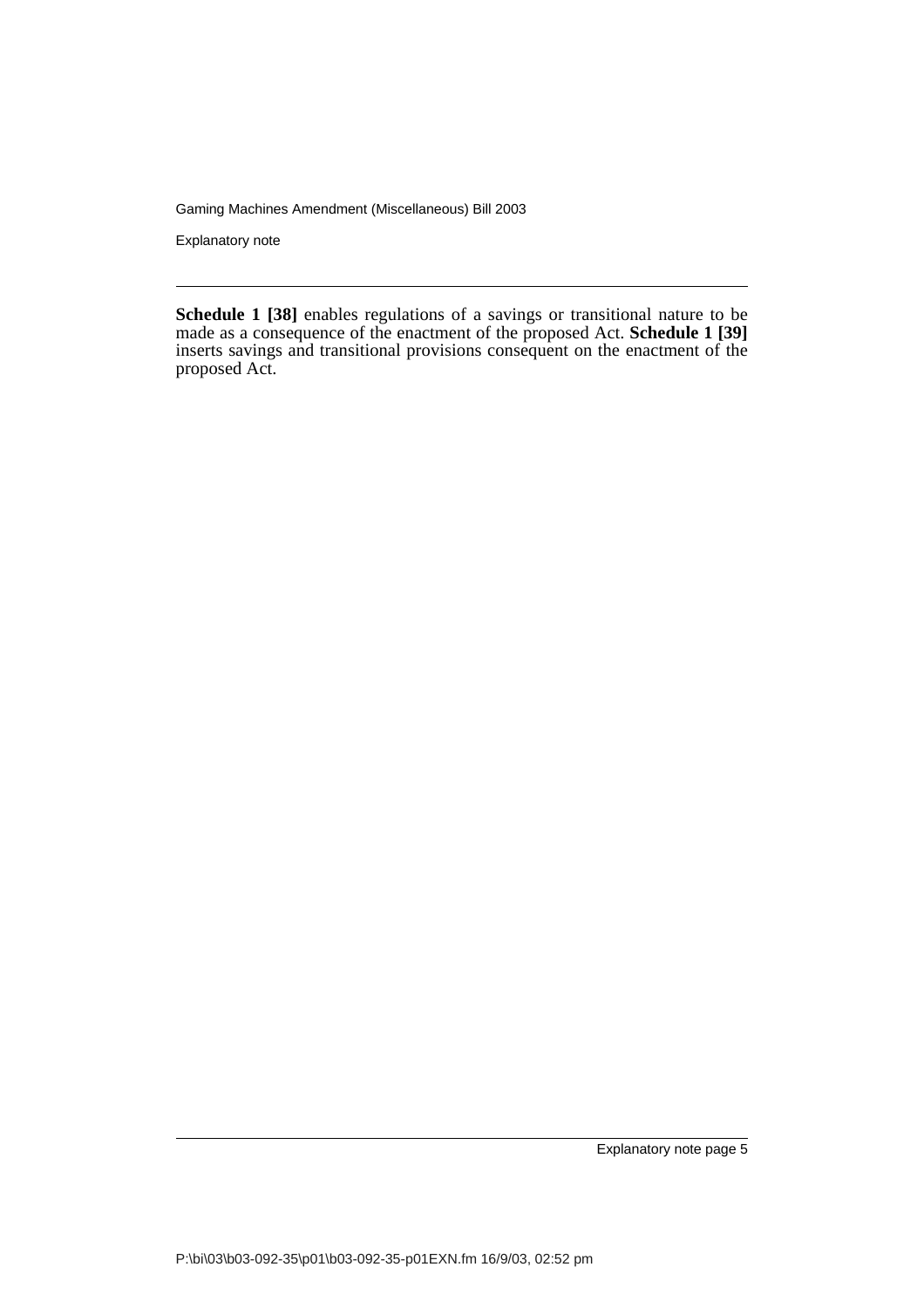Explanatory note

Explanatory note page 6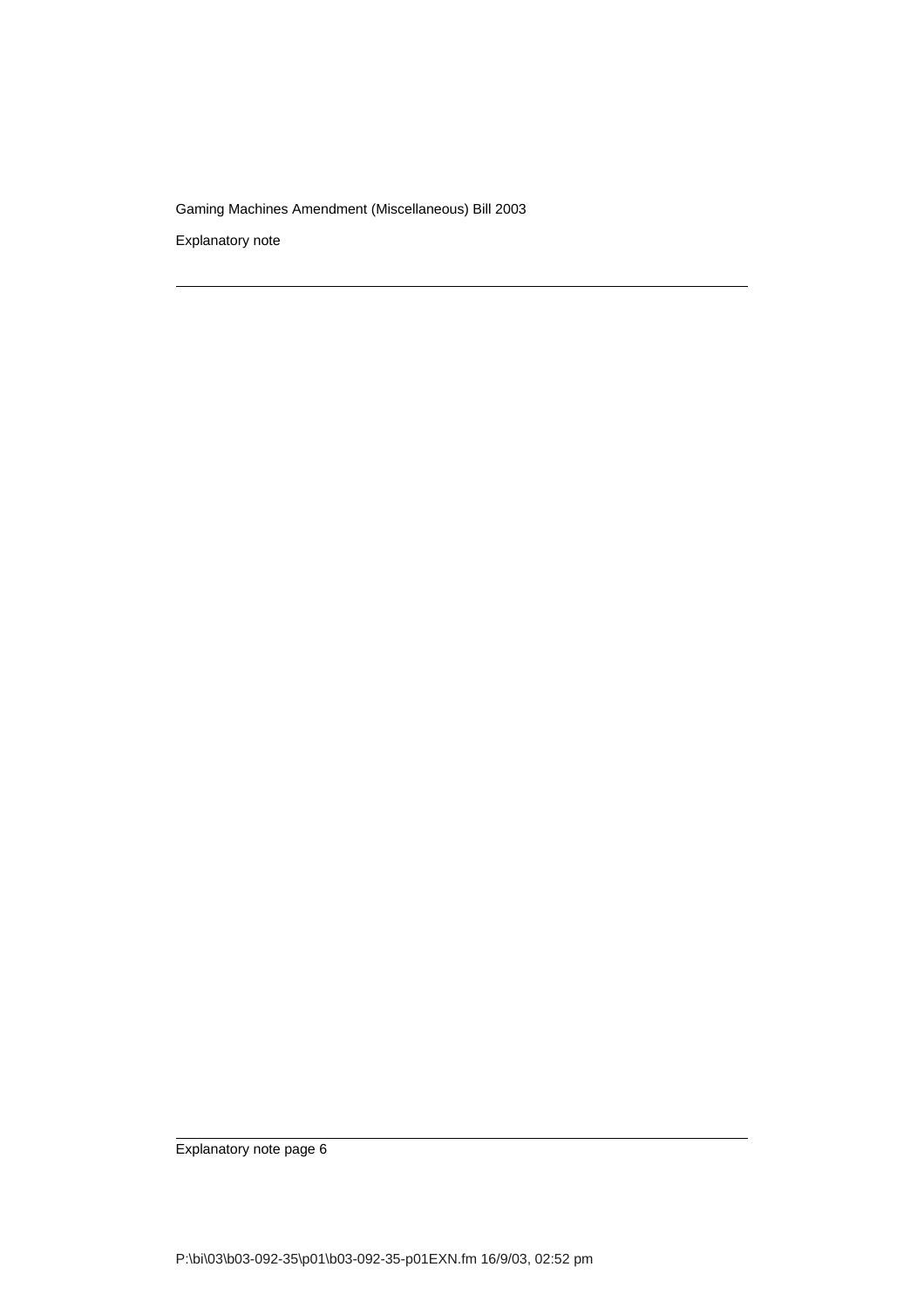First print



New South Wales

# **Gaming Machines Amendment (Miscellaneous) Bill 2003**

## **Contents**

|                                              | Page                                             |
|----------------------------------------------|--------------------------------------------------|
| Name of Act                                  |                                                  |
| Commencement                                 |                                                  |
| Amendment of Gaming Machines Act 2001 No 127 |                                                  |
| Amendment of Liquor Act 1982 No 147          |                                                  |
|                                              |                                                  |
|                                              | Schedule 1 Amendment of Gaming Machines Act 2001 |

b03-092-35.p01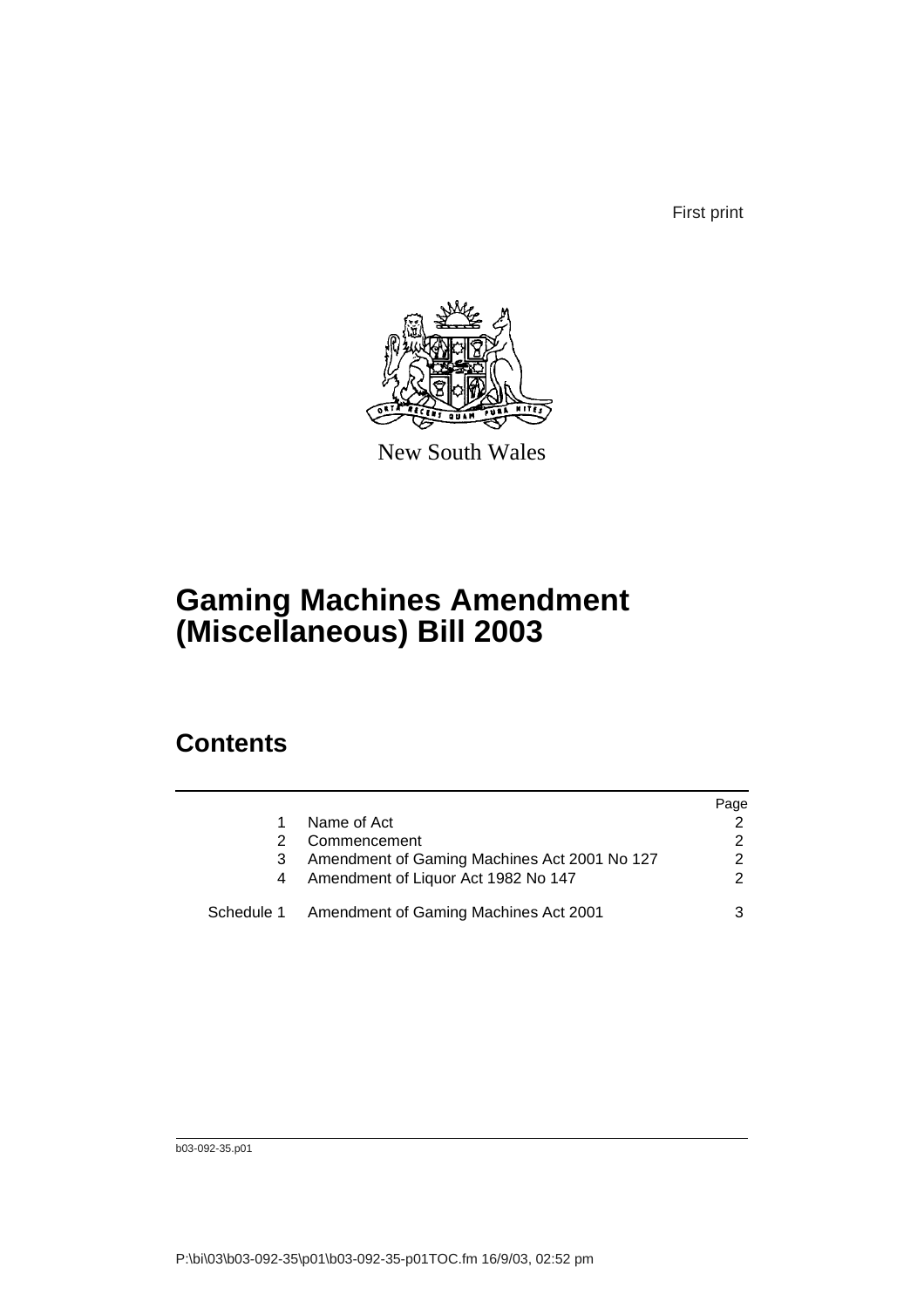**Contents** 

Page

Contents page 2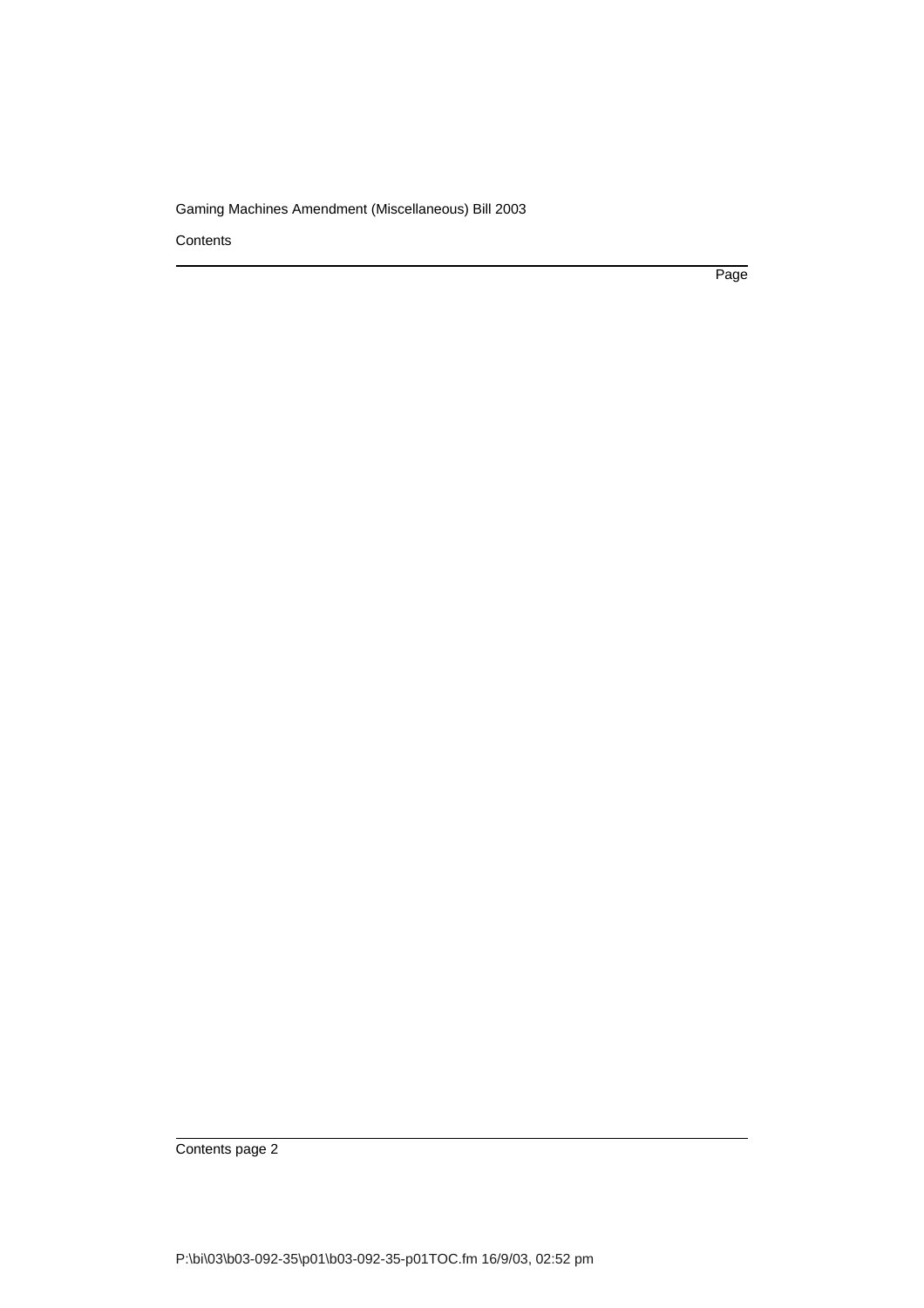

New South Wales

# **Gaming Machines Amendment (Miscellaneous) Bill 2003**

No , 2003

### **A Bill for**

An Act to amend the *Gaming Machines Act 2001* to make further provision with respect to the allocation, transfer and forfeiture of poker machine entitlements, the requirement for large-scale clubs to reduce their allocated number of entitlements, the provision and determination of social impact assessments and other administrative matters; and for other purposes.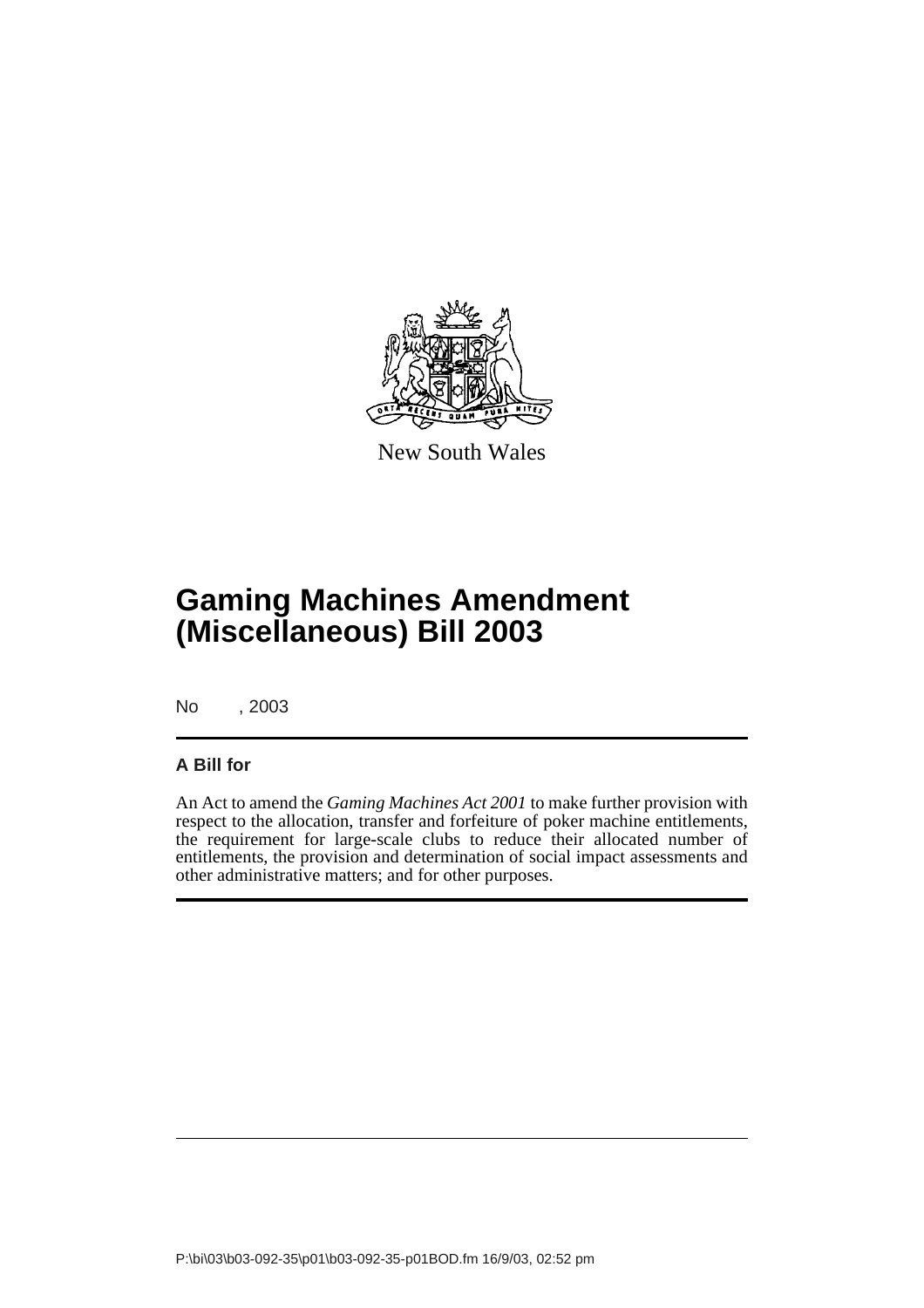<span id="page-9-3"></span><span id="page-9-2"></span><span id="page-9-1"></span><span id="page-9-0"></span>

|              | The Legislature of New South Wales enacts:                                    |                     |
|--------------|-------------------------------------------------------------------------------|---------------------|
| 1            | Name of Act                                                                   | $\overline{2}$      |
|              | This Act is the <i>Gaming Machines Amendment (Miscellaneous)</i><br>Act 2003. | 3<br>$\overline{4}$ |
| $\mathbf{2}$ | <b>Commencement</b>                                                           | 5                   |
|              | This Act commences on a day or days to be appointed by<br>proclamation.       | 6<br>$\overline{7}$ |
| 3            | Amendment of Gaming Machines Act 2001 No 127                                  | 8                   |
|              | The <i>Gaming Machines Act 2001</i> is amended as set out in<br>Schedule 1.   | 9<br>10             |
| 4            | Amendment of Liquor Act 1982 No 147                                           | 11                  |
|              | The <i>Liquor Act 1982</i> is amended by omitting section 68 (1) (g).         | 12                  |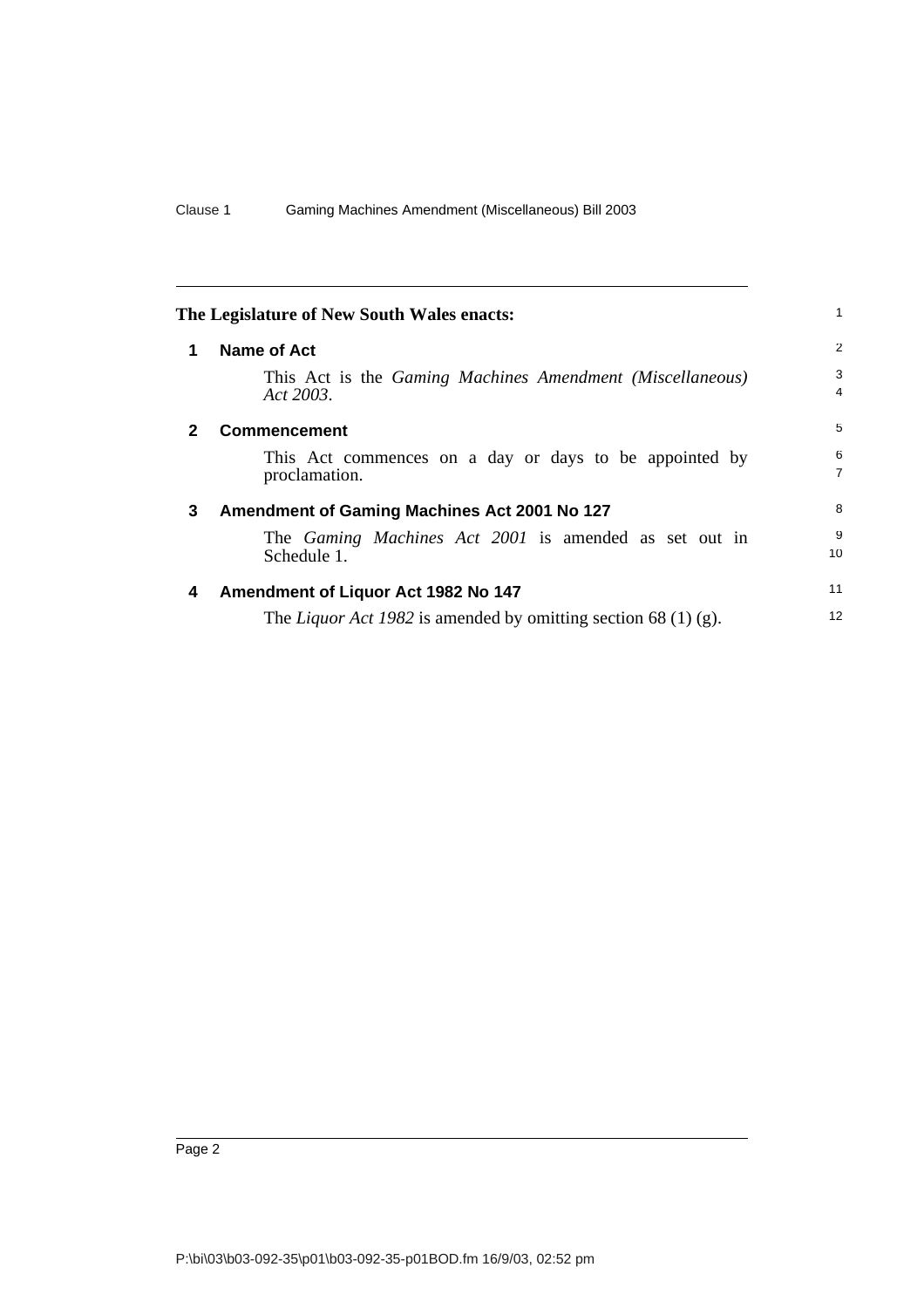Amendment of Gaming Machines Act 2001 and the Schedule 1 Schedule 1

<span id="page-10-0"></span>

|       |                                                                                                          |     | <b>Schedule 1 Amendment of Gaming Machines Act 2001</b><br>(Section 3)                                                                                                                                                                                                                                                                                                                                                     | $\mathbf{1}$<br>2                      |
|-------|----------------------------------------------------------------------------------------------------------|-----|----------------------------------------------------------------------------------------------------------------------------------------------------------------------------------------------------------------------------------------------------------------------------------------------------------------------------------------------------------------------------------------------------------------------------|----------------------------------------|
| $[1]$ |                                                                                                          |     | Section 8 Gaming machines not used for purposes of gambling                                                                                                                                                                                                                                                                                                                                                                | 3                                      |
|       |                                                                                                          |     | Insert "research," before "educational" in section 8 (2) (b).                                                                                                                                                                                                                                                                                                                                                              | $\overline{4}$                         |
| $[2]$ |                                                                                                          |     | Section 12 Limit on number of gaming machines in clubs                                                                                                                                                                                                                                                                                                                                                                     | 5                                      |
|       | section $12(1)$ .                                                                                        |     | Insert "(other than a large-scale club's relevant premises)" after "club" in                                                                                                                                                                                                                                                                                                                                               | 6<br>$\overline{7}$                    |
| $[3]$ | <b>Section 12 (2)</b>                                                                                    |     |                                                                                                                                                                                                                                                                                                                                                                                                                            | 8                                      |
|       |                                                                                                          |     | Omit the subsection. Insert instead:                                                                                                                                                                                                                                                                                                                                                                                       | 9                                      |
|       | (2)                                                                                                      |     | In the case of a large-scale club's relevant premises:                                                                                                                                                                                                                                                                                                                                                                     | 10                                     |
|       |                                                                                                          | (a) | the Board may not, during the 5-year period referred to<br>in section 15A, authorise any increase in the number of<br>approved gaming machines that may be kept on those<br>premises, and                                                                                                                                                                                                                                  | 11<br>12<br>13<br>14                   |
|       |                                                                                                          | (b) | once section 15A (1) is complied with in relation to<br>those premises, the maximum number of approved<br>gaming machines that the Board may authorise the club<br>to keep on those premises is the number that<br>corresponds to the reduced number of poker machine<br>entitlements that the club is required to reach in<br>accordance with that section.                                                               | 15<br>16<br>17<br>18<br>19<br>20<br>21 |
| $[4]$ | Section 15A Large-scale clubs required to reduce their allocated<br>number of poker machine entitlements |     |                                                                                                                                                                                                                                                                                                                                                                                                                            | 22<br>23                               |
|       |                                                                                                          |     | Omit "the premises of the club" from section 15A (1).                                                                                                                                                                                                                                                                                                                                                                      | 24                                     |
|       |                                                                                                          |     | Insert instead "the large-scale club's relevant premises".                                                                                                                                                                                                                                                                                                                                                                 | 25                                     |
| $[5]$ | Section 15A (2A)                                                                                         |     |                                                                                                                                                                                                                                                                                                                                                                                                                            | 26                                     |
|       |                                                                                                          |     | Insert after section $15A(2)$ :                                                                                                                                                                                                                                                                                                                                                                                            | 27                                     |
|       | (2A)                                                                                                     |     | Despite any other provision of this section or the regulations,<br>if a large-scale club has not, by 2 July 2007, reduced the<br>number of poker machine entitlements allocated in respect of<br>its relevant premises to the number required under subsection<br>(1), the remaining number of entitlements that the club was<br>required to transfer in order to reach that reduced number are<br>forfeited to the Board. | 28<br>29<br>30<br>31<br>32<br>33<br>34 |

Page 3

 $\ddot{\phantom{1}}$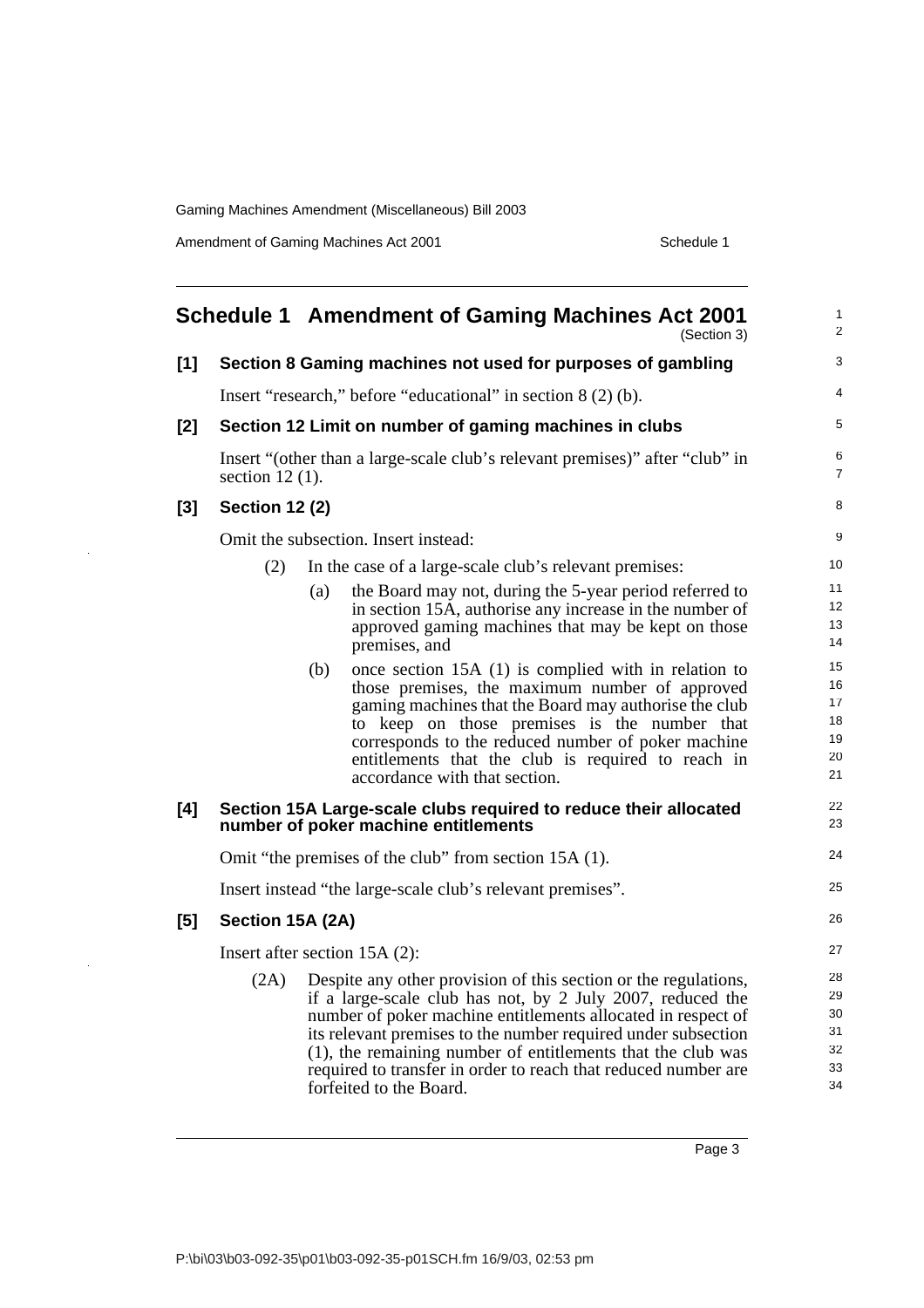### **[6] Section 17 Allocation of free poker machine entitlements in respect of certain clubs**

Insert "and, in the case of a registered club referred to in subsection  $(1)(c)$ , may not be made by such a club if any of the poker machine entitlements allocated under section 15 in respect of the premises concerned have been transferred to another set of the club's premises or to the premises of another registered club" after "concerned" in section 17 (2).

1  $\overline{2}$ 

> 8 9

10

11 12

13 14 15

16

17

18 19 20

### **[7] Section 21 Other provisions relating to transfer of poker machine entitlements**

Insert "to which section 21A applies" after "club" in section 21 (3).

#### **[8] Section 21A Special provisions relating to transfer by large-scale clubs of poker machine entitlements**

Insert ", but only until such time as the club complies with the requirement under section 15A (1) in relation to the large-scale club's relevant premises" after "*1976*)" in section 21A (1).

#### **[9] Section 21A (3)**

Omit "as the result of the transfer of 4 or more".

Insert instead "in connection with the transfer of more than 4".

#### **[10] Section 22 Hoteliers may exchange AADs for poker machine entitlements**

Insert after section 22 (1A):

- (1B) If, in relation to an application by a hotelier under this section, a hotelier surrenders, in combination with another hotelier, any such authorisation to keep approved amusement devices, the Board may not allocate a poker machine entitlement under this section in respect of that application if:
	- (a) in the case of hotels situated in a metropolitan area either one of the hoteliers is, at the time of the application, authorised to keep 3 or more approved amusement devices, or
	- (b) in the case of country hotels—either one of the hoteliers is, at the time of the application, authorised to keep 2 or more approved amusement devices.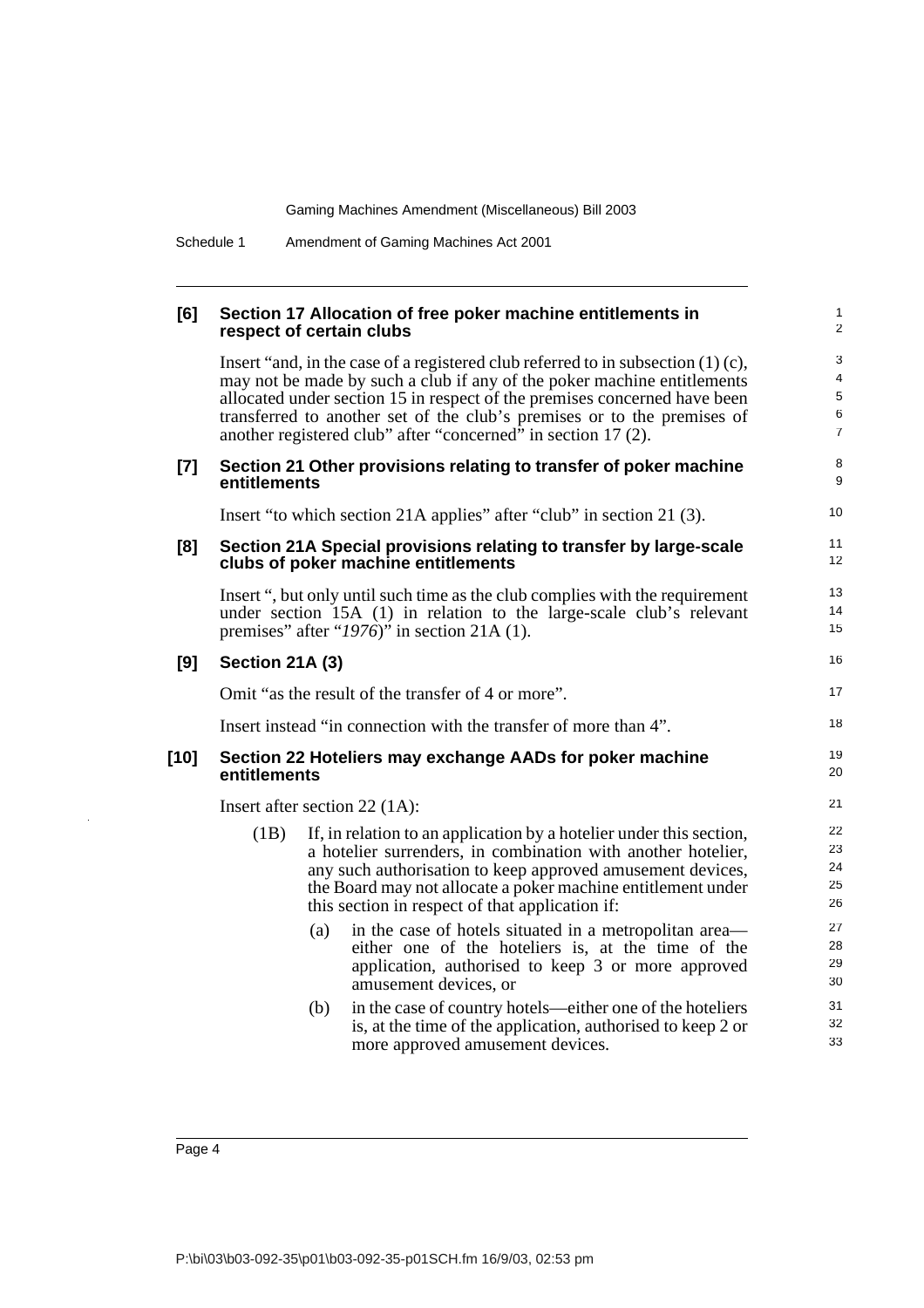Amendment of Gaming Machines Act 2001 and the Schedule 1 Schedule 1

 $\bar{\psi}$ 

 $\bar{z}$ 

| $[11]$ |                                              | Section 23 Transfer of poker machine entitlements when<br>hotelier's licence surrendered or cancelled                                                                                                                                                                                                                                       | 1<br>$\overline{2}$              |  |  |
|--------|----------------------------------------------|---------------------------------------------------------------------------------------------------------------------------------------------------------------------------------------------------------------------------------------------------------------------------------------------------------------------------------------------|----------------------------------|--|--|
|        | Omit section 23 (1) and (2). Insert instead: |                                                                                                                                                                                                                                                                                                                                             |                                  |  |  |
|        | (1)<br>If:                                   |                                                                                                                                                                                                                                                                                                                                             |                                  |  |  |
|        |                                              | a hotelier's licence is surrendered or cancelled, or<br>(a)                                                                                                                                                                                                                                                                                 | 5                                |  |  |
|        |                                              | (b)<br>a hotelier's authorisation under Part 5 to keep approved<br>gaming machines is cancelled,                                                                                                                                                                                                                                            | 6<br>7                           |  |  |
|        |                                              | any poker machine entitlements allocated in respect of the<br>licence concerned may, in accordance with this Division, be<br>transferred.                                                                                                                                                                                                   | 8<br>9<br>10                     |  |  |
|        | (2)                                          | If, at the end of the period of 12 months immediately<br>following the surrender or cancellation of the hotelier's<br>licence, or the cancellation of the hotelier's authorisation<br>under Part 5, any such poker machine entitlements have not<br>been transferred, the remaining entitlements are forfeited to<br>the Board.             | 11<br>12<br>13<br>14<br>15<br>16 |  |  |
| $[12]$ |                                              | Section 24 Transfer of poker machine entitlements when club<br>registration surrendered or cancelled                                                                                                                                                                                                                                        | 17<br>18                         |  |  |
|        | Omit section 24 (1) and (2). Insert instead: |                                                                                                                                                                                                                                                                                                                                             |                                  |  |  |
|        | (1)                                          | If:                                                                                                                                                                                                                                                                                                                                         | 20                               |  |  |
|        |                                              | the certificate of registration of a club is surrendered or<br>(a)<br>cancelled, or                                                                                                                                                                                                                                                         | 21<br>22                         |  |  |
|        |                                              | (b)<br>a registered club's authorisation under Part 5 to keep<br>approved gaming machines is cancelled,                                                                                                                                                                                                                                     | 23<br>24                         |  |  |
|        |                                              | any poker machine entitlements allocated in respect of any of<br>the premises of the club may, in accordance with this<br>Division, be transferred.                                                                                                                                                                                         | 25<br>26<br>27                   |  |  |
|        | (2)                                          | If, at the end of the period of 12 months immediately<br>following the surrender or cancellation of the club's<br>certificate of registration, or the cancellation of the club's<br>authorisation under Part 5, any such poker machine<br>entitlements have not been transferred, the remaining<br>entitlements are forfeited to the Board. | 28<br>29<br>30<br>31<br>32<br>33 |  |  |
| $[13]$ |                                              | Section 24 (3) (b) (ii)                                                                                                                                                                                                                                                                                                                     | 34                               |  |  |
|        |                                              | Omit the subparagraph.                                                                                                                                                                                                                                                                                                                      | 35                               |  |  |

Page 5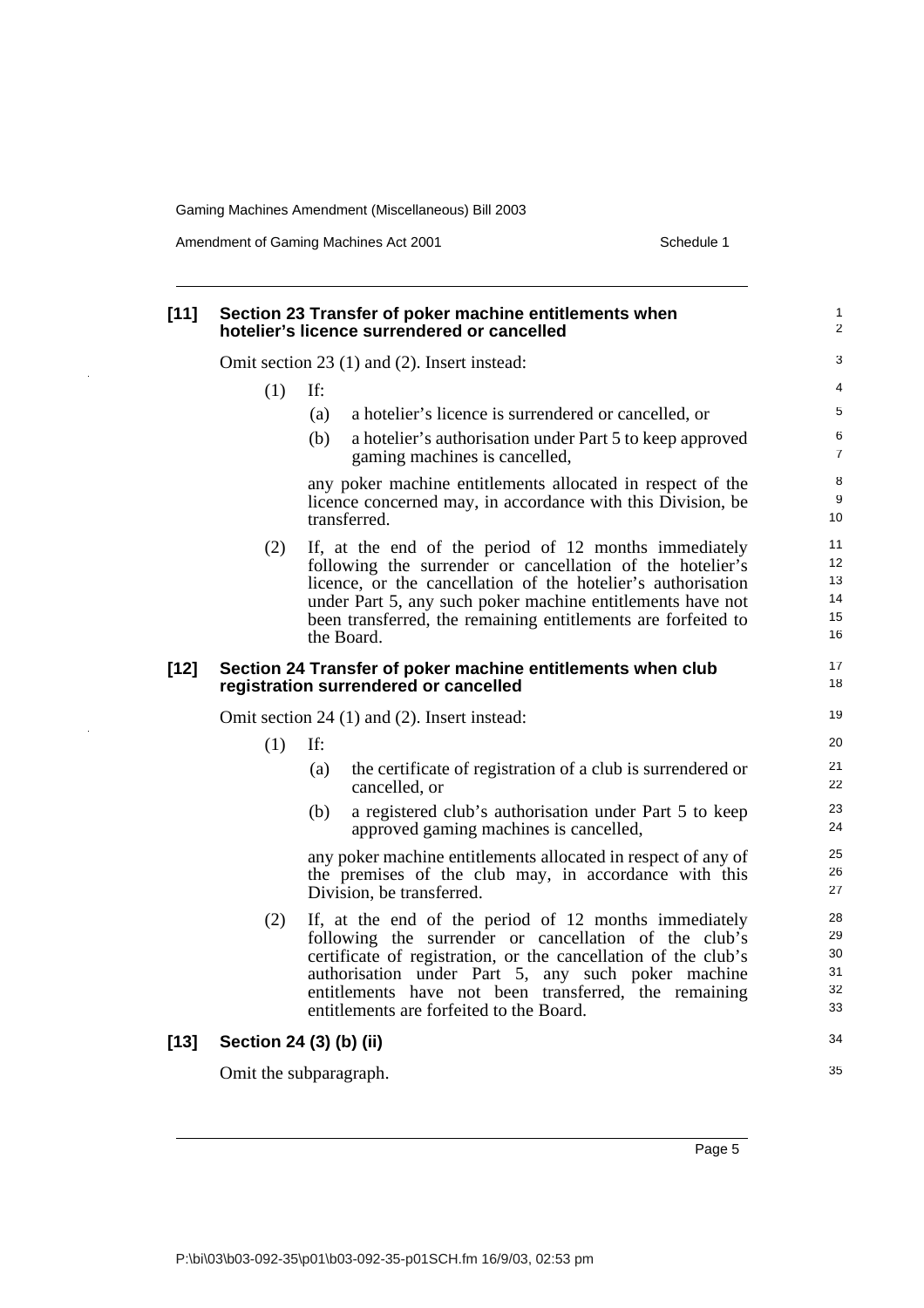Schedule 1 Amendment of Gaming Machines Act 2001

| $[14]$                         |                          | <b>Section 24A</b> |                                                                                                                                                                                                                                                                                                                                  | 1                                |  |  |  |
|--------------------------------|--------------------------|--------------------|----------------------------------------------------------------------------------------------------------------------------------------------------------------------------------------------------------------------------------------------------------------------------------------------------------------------------------|----------------------------------|--|--|--|
|                                | Insert after section 24: |                    |                                                                                                                                                                                                                                                                                                                                  |                                  |  |  |  |
|                                |                          |                    |                                                                                                                                                                                                                                                                                                                                  |                                  |  |  |  |
|                                | 24A                      | trade              | Transfer of poker machine entitlements when club ceases to                                                                                                                                                                                                                                                                       | 3<br>4                           |  |  |  |
|                                |                          | (1)                | If a registered club ceases to trade on any of its premises, any<br>poker machine entitlements allocated in respect of those<br>premises may, in accordance with this Division, be<br>transferred.                                                                                                                               | 5<br>6<br>$\overline{7}$<br>8    |  |  |  |
|                                |                          | (2)                | If, at the end of the period of 12 months immediately<br>following the date on which the club ceased to trade on those<br>premises (or such longer period as may be allowed by the<br>Board), any such poker machine entitlements have not been<br>transferred, the remaining entitlements are forfeited to the<br>Board.        | 9<br>10<br>11<br>12<br>13<br>14  |  |  |  |
| $[15]$                         |                          |                    | Section 30 Requirement to forfeit hardship gaming machines in<br>certain circumstances                                                                                                                                                                                                                                           | 15<br>16                         |  |  |  |
| Insert after section $30(2)$ : |                          |                    |                                                                                                                                                                                                                                                                                                                                  | 17                               |  |  |  |
|                                |                          | (2A)               | However, the exemption under subsection $(2)$ (b) has effect<br>only until such time as the large-scale club complies with the<br>requirement under section $15A(1)$ in relation to its relevant<br>premises.                                                                                                                    | 18<br>19<br>20<br>21             |  |  |  |
| $[16]$                         |                          |                    | Section 31B Transfer of Liquor Act poker machine permits when<br>hotelier's licence surrendered or cancelled                                                                                                                                                                                                                     | 22<br>23                         |  |  |  |
|                                |                          |                    | Omit "surrendered or" from section 31B (2) (b).                                                                                                                                                                                                                                                                                  | 24                               |  |  |  |
| $[17]$                         |                          |                    | <b>Section 31B (3)</b>                                                                                                                                                                                                                                                                                                           | 25                               |  |  |  |
|                                |                          |                    | Omit the subsection. Insert instead:                                                                                                                                                                                                                                                                                             | 26                               |  |  |  |
|                                |                          | (3)                | If, at the end of the period of 12 months immediately<br>following the surrender or cancellation of the hotelier's<br>licence, or the cancellation of the hotelier's authorisation<br>under Part 5, any such Liquor Act poker machine permits<br>have not been transferred, the remaining permits are forfeited<br>to the Board. | 27<br>28<br>29<br>30<br>31<br>32 |  |  |  |

Page 6

J.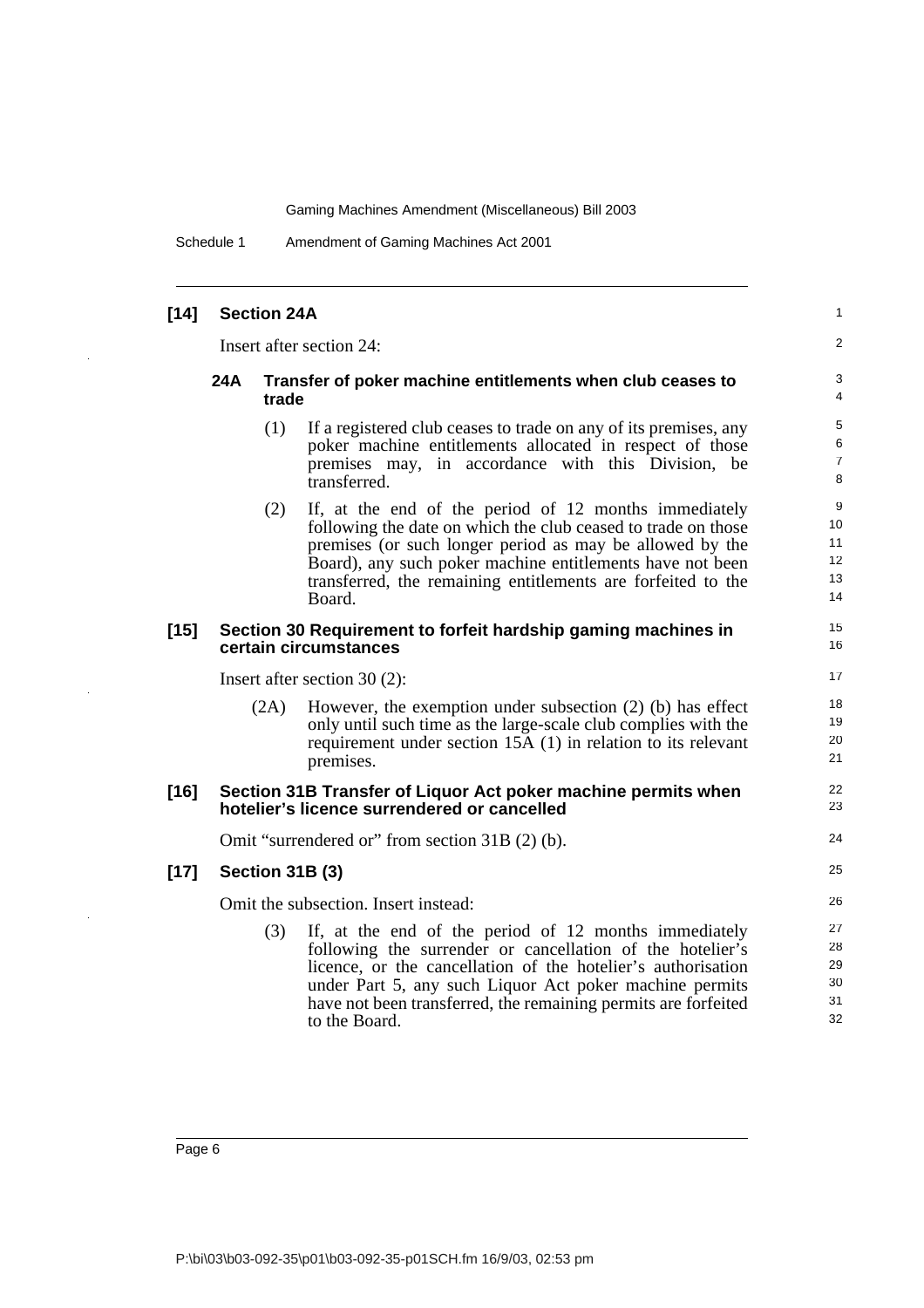Amendment of Gaming Machines Act 2001 and the Schedule 1 Schedule 1

J

| $[18]$ |                                                   |     |      | Section 32 Application and operation of Division                                                                                                                                                                                                               | 1                        |
|--------|---------------------------------------------------|-----|------|----------------------------------------------------------------------------------------------------------------------------------------------------------------------------------------------------------------------------------------------------------------|--------------------------|
|        | Omit section 32 (1) (b) and (c). Insert instead:  |     |      |                                                                                                                                                                                                                                                                | $\overline{\mathbf{c}}$  |
|        |                                                   | (b) |      | in the case of temporary premises—that would, if<br>granted by the Board:                                                                                                                                                                                      | 3<br>4                   |
|        |                                                   |     | (i)  | initially authorise the keeping of approved<br>gaming machines on those premises by the<br>applicant, or                                                                                                                                                       | 5<br>6<br>$\overline{7}$ |
|        |                                                   |     | (ii) | once approved gaming machines have been<br>initially authorised to be kept on<br>those<br>premises—increase the SIA threshold for those<br>premises, or                                                                                                        | 8<br>9<br>10<br>11       |
|        |                                                   | (c) |      | in the case of a new hotel or new club—that would, if<br>granted by the Board:                                                                                                                                                                                 | 12<br>13                 |
|        |                                                   |     | (i)  | initially authorise the keeping of approved<br>gaming machines in the hotel or on the premises<br>of the club, or                                                                                                                                              | 14<br>15<br>16           |
|        |                                                   |     | (ii) | once approved gaming machines have been<br>initially authorised to be kept in the hotel or on<br>those premises—increase the SIA threshold for<br>the hotel or those premises.                                                                                 | 17<br>18<br>19<br>20     |
| $[19]$ |                                                   |     |      | Section 34 Classes of social impact assessment                                                                                                                                                                                                                 | 21                       |
|        | Omit "has resulted from" from section 34 (2) (b). |     |      |                                                                                                                                                                                                                                                                |                          |
|        | Insert insert "is made in connection with".       |     |      |                                                                                                                                                                                                                                                                |                          |
| $[20]$ | <b>Section 34 (3)</b>                             |     |      |                                                                                                                                                                                                                                                                | 24                       |
|        | Insert after section $34(2)$ :                    |     |      |                                                                                                                                                                                                                                                                |                          |
|        | (3)                                               |     |      | Despite any other provision of this Act or the regulations, a<br>class 1 social impact assessment is required to be provided if,<br>in the case of a registered club that has more than one set of<br>premises or that establishes new or additional premises: | 26<br>27<br>28<br>29     |
|        |                                                   | (a) |      | the application has resulted from the transfer of poker<br>machine entitlements from one of those sets of premises<br><i>(the transferring premises)</i> to another set of the club's<br>premises, and                                                         | 30<br>31<br>32<br>33     |
|        |                                                   | (b) | the  | within<br>other set of premises is<br>situated<br>50 kilometres of the transferring premises, and                                                                                                                                                              | 34<br>35                 |

Page 7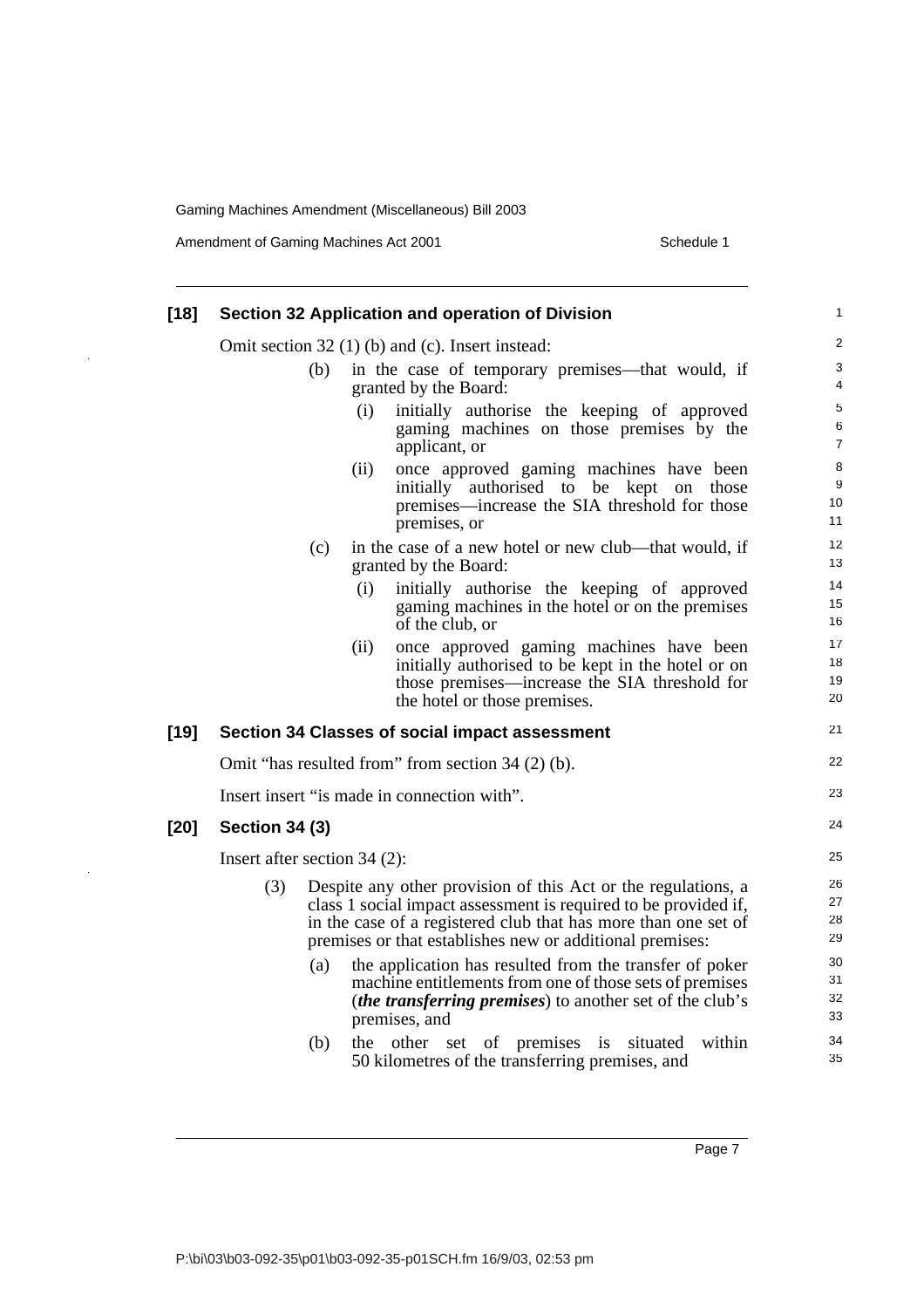|        |                                                         | (c)    | neither the transferring premises nor the other set of<br>premises are situated in a metropolitan area.                                                                                                                                                                                                                      | 1<br>$\overline{c}$        |  |  |  |
|--------|---------------------------------------------------------|--------|------------------------------------------------------------------------------------------------------------------------------------------------------------------------------------------------------------------------------------------------------------------------------------------------------------------------------|----------------------------|--|--|--|
| $[21]$ |                                                         |        | Section 35 Requirements in relation to social impact assessments                                                                                                                                                                                                                                                             | 3                          |  |  |  |
|        | Insert after section $35$ (d):                          |        |                                                                                                                                                                                                                                                                                                                              |                            |  |  |  |
|        |                                                         | (e)    | the time within which the Board is to determine a social<br>impact assessment.                                                                                                                                                                                                                                               | 5<br>6                     |  |  |  |
| $[22]$ |                                                         |        | <b>Section 42 General provisions</b>                                                                                                                                                                                                                                                                                         | 7                          |  |  |  |
|        | Insert in appropriate order:                            |        |                                                                                                                                                                                                                                                                                                                              | 8                          |  |  |  |
|        | (4)                                                     |        | In this Division:                                                                                                                                                                                                                                                                                                            | 9                          |  |  |  |
|        |                                                         |        | <i>public holiday</i> means a bank or public holiday under the<br>Banks and Bank Holidays Act 1912 that is observed<br>throughout the State, but does not include a Saturday or a<br>Sunday or 1 August (or such other day that is a bank holiday<br>instead of 1 August).                                                   | 10<br>11<br>12<br>13<br>14 |  |  |  |
| $[23]$ |                                                         |        | <b>Section 58 Cancellation of authorisations</b>                                                                                                                                                                                                                                                                             | 15                         |  |  |  |
|        | Insert after section 58 $(1)$ :                         |        |                                                                                                                                                                                                                                                                                                                              | 16                         |  |  |  |
|        | (1A)                                                    | Board. | Without limiting subsection $(1)$ , an authorisation by the Board<br>to keep an approved gaming machine ceases to have effect if<br>the disposal of the gaming machine is authorised by the                                                                                                                                  | 17<br>18<br>19<br>20       |  |  |  |
| $[24]$ | <b>Section 58 (3)</b>                                   |        |                                                                                                                                                                                                                                                                                                                              | 21                         |  |  |  |
|        | Omit the subsection. Insert instead:                    |        |                                                                                                                                                                                                                                                                                                                              |                            |  |  |  |
|        | (3)                                                     |        | If, under the Registered Clubs Act 1976, a registered club<br>moves to other premises (whether or not those other premises<br>are outside the neighbourhood of the previous premises), the<br>removal has the effect of cancelling the club's authorisation to<br>keep any approved gaming machine in the previous premises. | 23<br>24<br>25<br>26<br>27 |  |  |  |
| $[25]$ | Section 58 (4) (b)                                      |        |                                                                                                                                                                                                                                                                                                                              | 28                         |  |  |  |
|        | Omit "the premises of a registered club being removed". |        |                                                                                                                                                                                                                                                                                                                              |                            |  |  |  |
|        |                                                         |        | Insert instead "a registered club moving".                                                                                                                                                                                                                                                                                   | 30                         |  |  |  |
|        |                                                         |        |                                                                                                                                                                                                                                                                                                                              |                            |  |  |  |

 $\overline{\phantom{a}}$ 

 $\bar{z}$ 

l,

P:\bi\03\b03-092-35\p01\b03-092-35-p01SCH.fm 16/9/03, 02:53 pm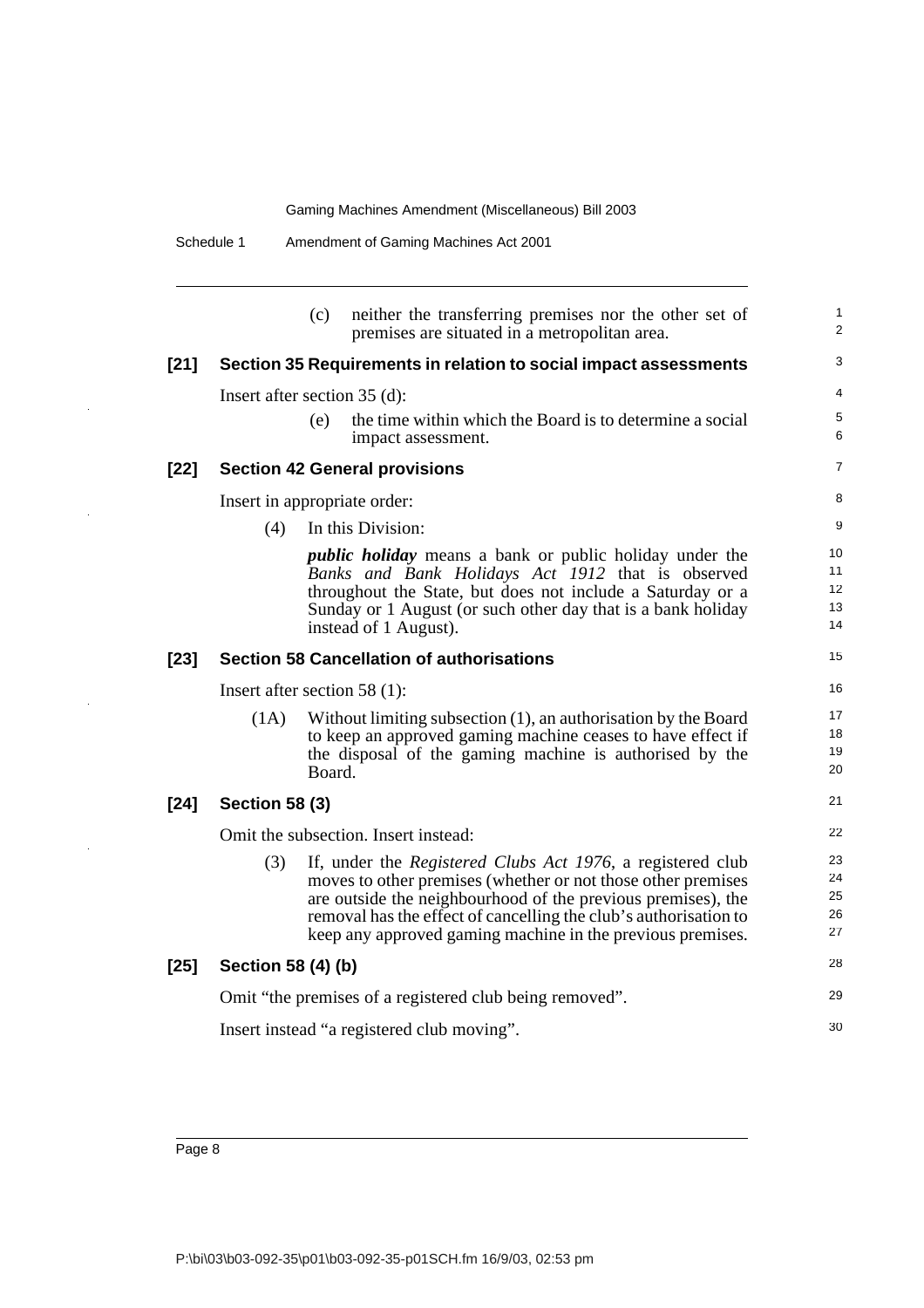| Amendment of Gaming Machines Act 2001 | Schedule 1 |
|---------------------------------------|------------|
|---------------------------------------|------------|

| $[26]$ | <b>Section 82 Definitions</b>                                                                          | $\mathbf{1}$   |
|--------|--------------------------------------------------------------------------------------------------------|----------------|
|        | Insert "or work permit" after "gaming-related licence" in the definition of<br>licence fee.            | 2<br>3         |
| $[27]$ | <b>Section 108 Periodic licence fee</b>                                                                | $\overline{4}$ |
|        | Omit ", and for a work permit," from section 108 (1).                                                  | 5              |
|        | Insert instead "or work permit".                                                                       | 6              |
| $[28]$ | Section 109 Cancellation for late payment of periodic licence fee                                      | $\overline{7}$ |
|        | Insert "or work permit" after "licence" wherever occurring.                                            | 8              |
| $[29]$ | Section 110 Application for reinstatement of cancelled<br>gaming-related licence or work permit        | 9<br>10        |
|        | Insert "or work permit" after "licence" wherever occurring in<br>section 110 $(1)$ , $(5)$ and $(7)$ . | 11<br>12       |
| $[30]$ | <b>Section 110 (2)</b>                                                                                 | 13             |
|        | Insert "or work permit" after "licence" where firstly occurring.                                       | 14             |
| $[31]$ | <b>Section 110 (4)</b>                                                                                 | 15             |
|        | Insert "or work permit" after "licence" where firstly, thirdly and fourthly<br>occurring.              | 16<br>17       |
| $[32]$ | Section 110 (6), definition of "trading days"                                                          | 18             |
|        | Insert "or work permit" after "licence".                                                               | 19             |
| $[33]$ | Section 111 Board may refund licence fee                                                               | 20             |
|        | Insert "or work permit" after "licence" wherever occurring.                                            | 21             |
| $[34]$ | Section 112 Refund of licence fee on surrender of gaming-related<br>licence or work permit             | 22<br>23       |
|        | Insert "or work permit" after "gaming-related licence" in section 112 (1).                             | 24             |
| $[35]$ | <b>Section 112 (4)</b>                                                                                 | 25             |
|        | Insert "or work permit" after "licence".                                                               | 26             |
|        |                                                                                                        |                |

Page 9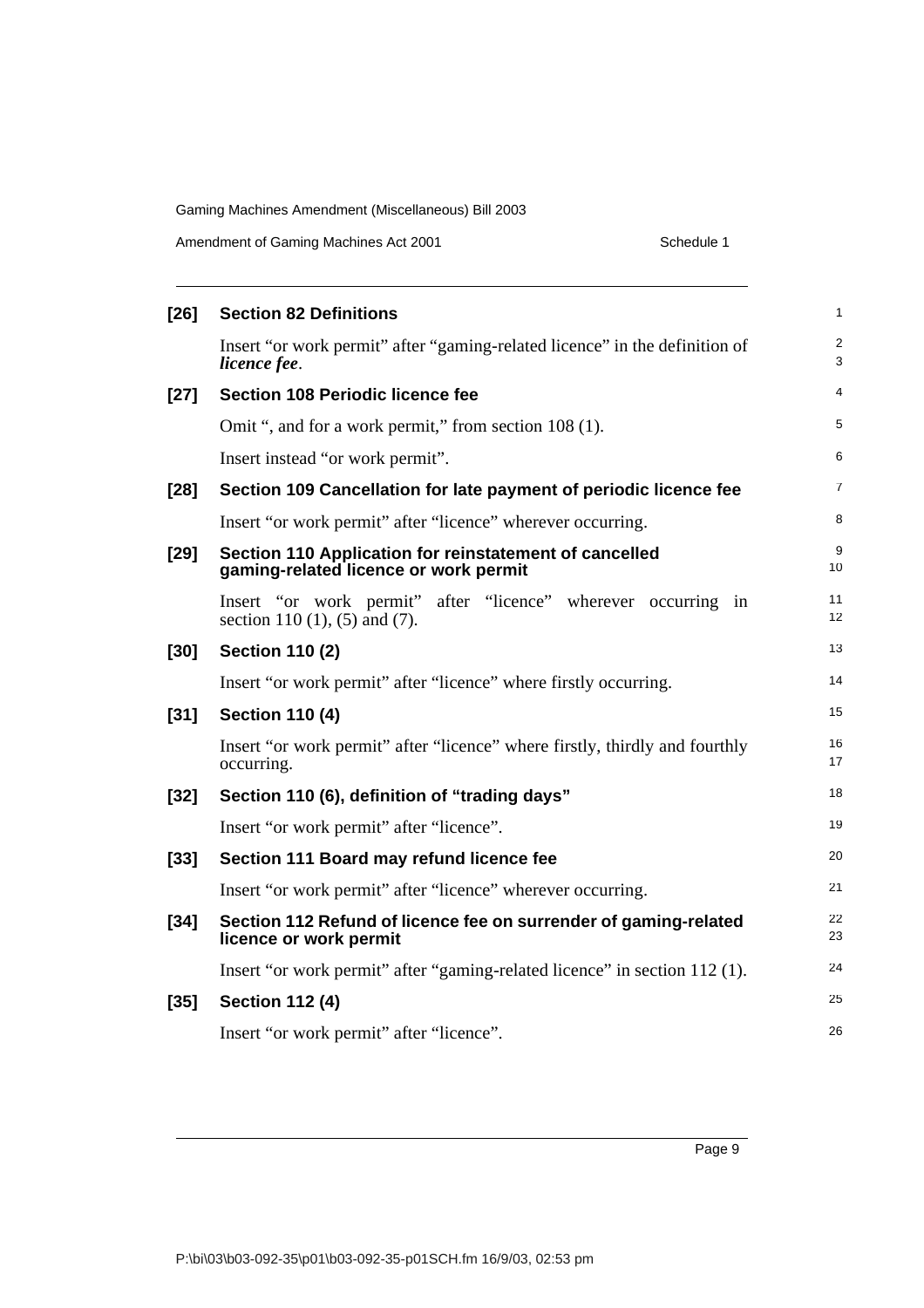|                                                                                                                      |                                                                                                                                                                      | 1                                                                                                                                                                                                                                                                                                                                                                                                                                                                                                                                                                                                                                                             |  |
|----------------------------------------------------------------------------------------------------------------------|----------------------------------------------------------------------------------------------------------------------------------------------------------------------|---------------------------------------------------------------------------------------------------------------------------------------------------------------------------------------------------------------------------------------------------------------------------------------------------------------------------------------------------------------------------------------------------------------------------------------------------------------------------------------------------------------------------------------------------------------------------------------------------------------------------------------------------------------|--|
| (c1)                                                                                                                 | that the hotelier or registered club has failed to pay tax<br>within the meaning of the Gaming Machine Tax<br>Act 2001, or an instalment of any such tax, within the | $\overline{c}$<br>3<br>4<br>5                                                                                                                                                                                                                                                                                                                                                                                                                                                                                                                                                                                                                                 |  |
|                                                                                                                      | a penalty or interest due for late payment of any such<br>tax or instalment,                                                                                         | 6<br>7<br>8                                                                                                                                                                                                                                                                                                                                                                                                                                                                                                                                                                                                                                                   |  |
|                                                                                                                      |                                                                                                                                                                      | 9                                                                                                                                                                                                                                                                                                                                                                                                                                                                                                                                                                                                                                                             |  |
|                                                                                                                      |                                                                                                                                                                      | 10                                                                                                                                                                                                                                                                                                                                                                                                                                                                                                                                                                                                                                                            |  |
|                                                                                                                      |                                                                                                                                                                      | 11                                                                                                                                                                                                                                                                                                                                                                                                                                                                                                                                                                                                                                                            |  |
|                                                                                                                      |                                                                                                                                                                      | 12                                                                                                                                                                                                                                                                                                                                                                                                                                                                                                                                                                                                                                                            |  |
|                                                                                                                      |                                                                                                                                                                      | 13                                                                                                                                                                                                                                                                                                                                                                                                                                                                                                                                                                                                                                                            |  |
| <b>Schedule 1</b>                                                                                                    |                                                                                                                                                                      | 14                                                                                                                                                                                                                                                                                                                                                                                                                                                                                                                                                                                                                                                            |  |
|                                                                                                                      |                                                                                                                                                                      | 15                                                                                                                                                                                                                                                                                                                                                                                                                                                                                                                                                                                                                                                            |  |
| <b>Part</b><br>Provisions consequent on enactment of<br><b>Gaming Machines Amendment</b><br>(Miscellaneous) Act 2003 |                                                                                                                                                                      |                                                                                                                                                                                                                                                                                                                                                                                                                                                                                                                                                                                                                                                               |  |
|                                                                                                                      |                                                                                                                                                                      | 19                                                                                                                                                                                                                                                                                                                                                                                                                                                                                                                                                                                                                                                            |  |
|                                                                                                                      |                                                                                                                                                                      | 20                                                                                                                                                                                                                                                                                                                                                                                                                                                                                                                                                                                                                                                            |  |
|                                                                                                                      |                                                                                                                                                                      | 21<br>22                                                                                                                                                                                                                                                                                                                                                                                                                                                                                                                                                                                                                                                      |  |
| <b>Exchange of AADs for poker machine entitlements</b>                                                               |                                                                                                                                                                      |                                                                                                                                                                                                                                                                                                                                                                                                                                                                                                                                                                                                                                                               |  |
|                                                                                                                      | Section 22 (1B), as inserted by the amending Act:                                                                                                                    | 24                                                                                                                                                                                                                                                                                                                                                                                                                                                                                                                                                                                                                                                            |  |
|                                                                                                                      |                                                                                                                                                                      |                                                                                                                                                                                                                                                                                                                                                                                                                                                                                                                                                                                                                                                               |  |
|                                                                                                                      |                                                                                                                                                                      | <b>Section 129 Grounds for making complaint</b><br>Insert after section $129(3)(c)$ :<br>time allowed by or under that Act, or has failed to pay<br><b>Section 131 Disciplinary powers of Licensing Court</b><br>Omit "or $(c)$ " from section 131 (2) (c). Insert instead ", $(c)$ or $(c1)$ ".<br>Schedule 1 Savings, transitional and other provisions<br>Insert at the end of clause $1(1)$ :<br>Gaming Machines Amendment (Miscellaneous) Act 2003<br>Insert at the end of the Schedule with appropriate Part and clause numbers:<br><b>Definition</b><br>In this Part:<br>amending Act means the Gaming Machines Amendment<br>(Miscellaneous) Act 2003. |  |

 $\ddot{\phantom{1}}$